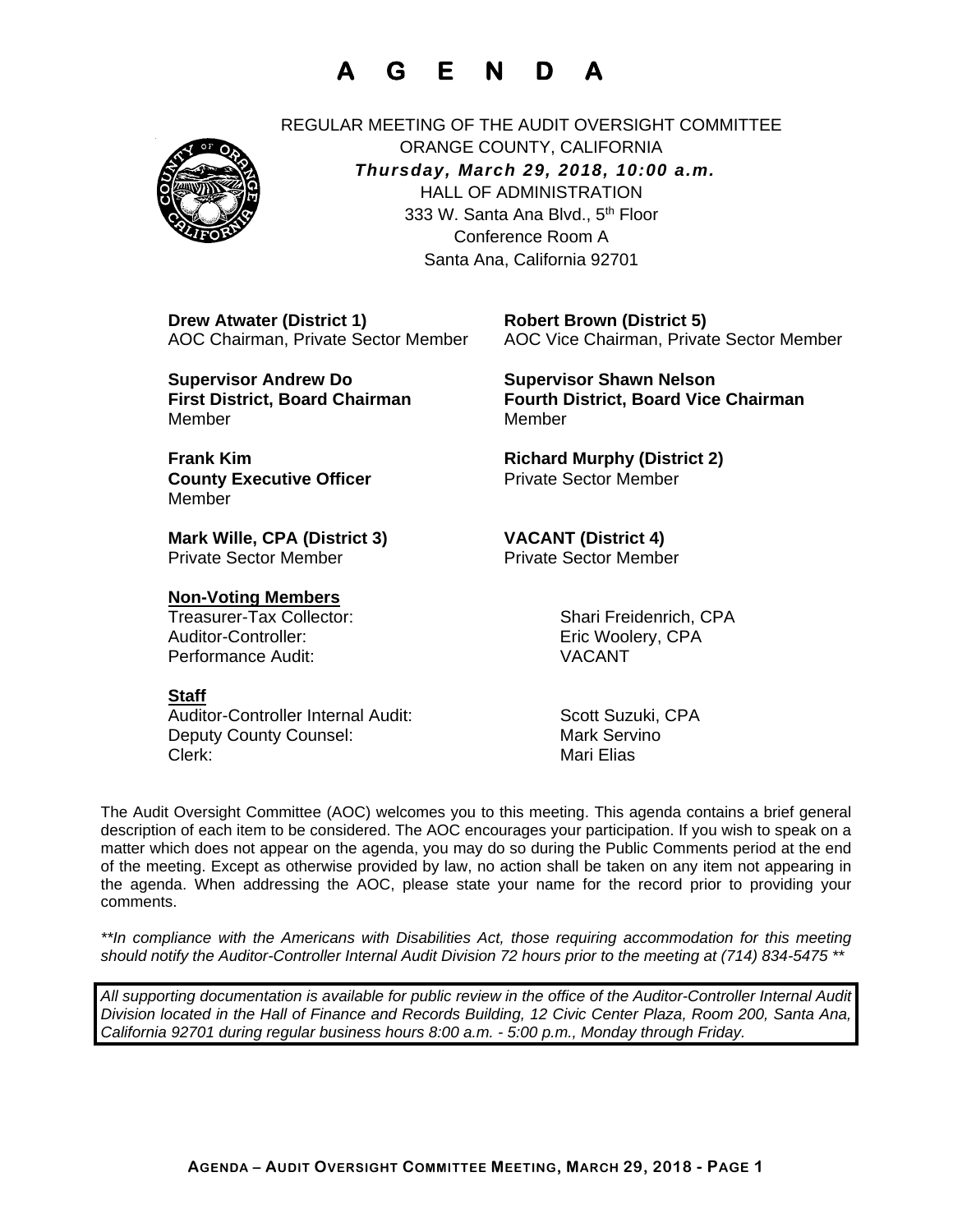# **A G E N D A**

 REGULAR MEETING OF THE AUDIT OVERSIGHT COMMITTEE ORANGE COUNTY, CALIFORNIA

### **10:00 A.M.**

- 1. Roll Call *Drew Atwater*
- 2. Approve Audit Oversight Committee Regular Meeting Minutes of January 25, 2018
- 3. Receive Report on Required Communication from External **Auditors**
- 4. Receive Report on Status of Hiring Director of Performance Audit
- 5. Approve Auditor-Controller Internal Audit Division's FY 2017-18 2nd Quarter Status Report for the Period October 1, 2017 through December 31, 2017 and Approve 2nd Quarter Executive Summary of Findings for the Period October 1, 2017 through December 31, 2017
- 6. Approve 2nd Quarter FY 2017-18 External Audit Activity Quarterly Status Report for the Quarter Ended December 31, 2017

#### Speaker

*AOC Chairman* 

*Drew Atwater AOC Chairman* 

*Linda Hurley, CPA, Partner, Macias Gini & O'Connell* 

*Frank Kim Chief Executive Officer* 

*Scott Suzuki, CPA, Auditor-Controller, Director of Internal Audit*

*Scott Suzuki, CPA, Auditor-Controller, Director of Internal Audit*

**PUBLIC COMMENTS**: *At this time, members of the public may address the AOC on any matter not on the agenda but within the jurisdiction of the AOC. The AOC may limit the length of time each individual may have to address the Committee.*

**AOC COMMENTS**: *At this time, members of the AOC may comment on agenda or non-agenda matters and ask questions of or give directions to staff provided that NO action may be taken on offagenda items unless authorized by law.*

*Drew Atwater AOC Chairman* 

*Drew Atwater AOC Chairman* 

### **ADJOURNMENT**:

**NEXT MEETING**: Regular Meeting, June 7, 2018, 10:00 a.m.